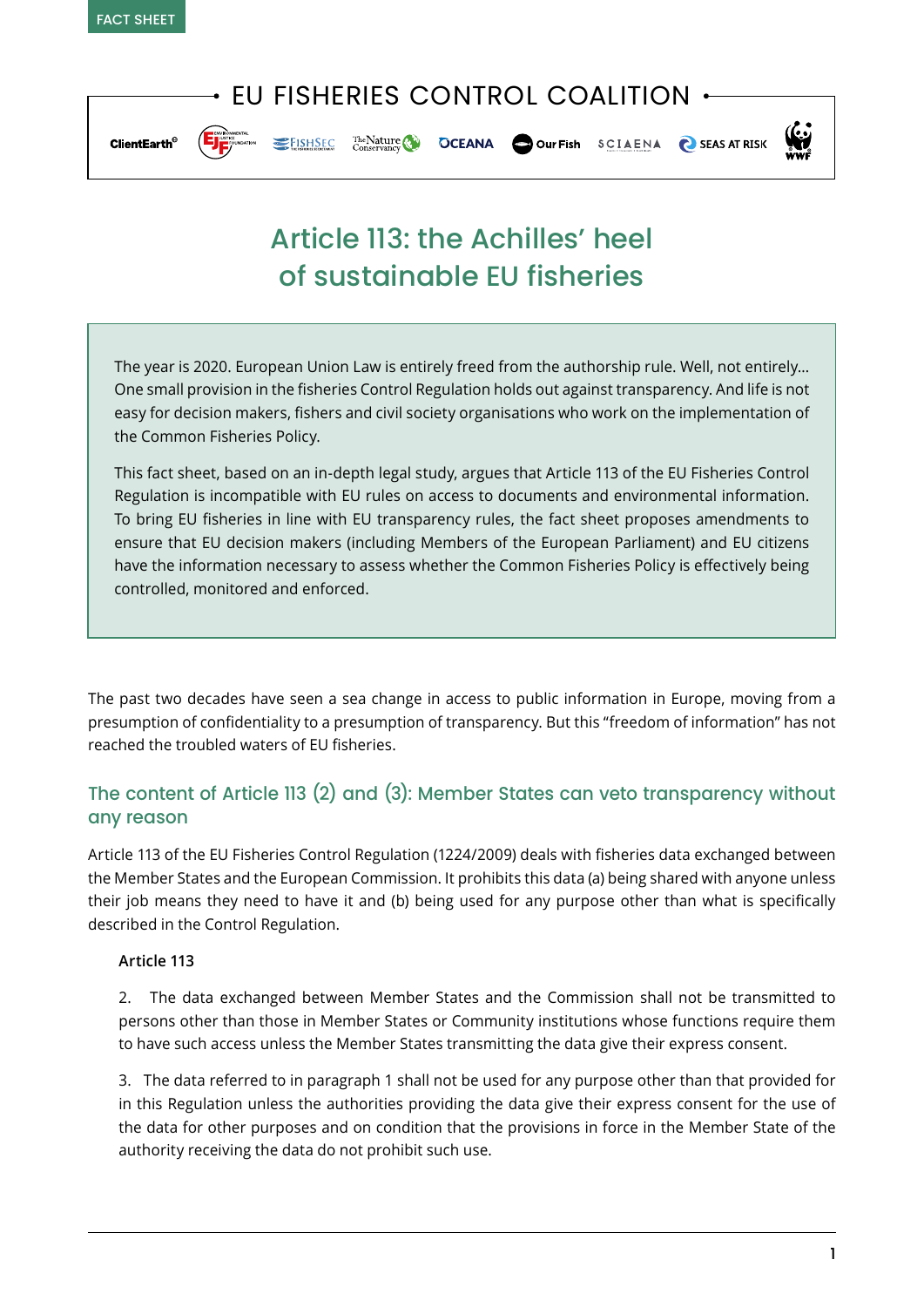This is a reincarnation of the old 'authorship rule', which prevailed before the freedom-of-information era and allowed the EU institutions to refuse access to documents that had not been authored by them. Indeed, the strict wording of Article 113 has been interpreted by the General Court of the European Union as **allowing Member States to veto the disclosure of all the information collected under the Fisheries Control Regulation without having to give any reasons (Case T-653/16)**. This wording and interpretation, which has not yet been considered by the European Court of Justice, makes vital environmental data generated by Member States under the Control Regulation subject to one of the strictest confidentiality rules currently in force in EU Law.

### The problem with Article 113 (2) and (3): the European Parliament cannot scrutinise implementation of fisheries rules

Article 113 (2) and (3) of the Control Regulation, as interpreted by the General Court, does not comply with the EU rules on transparency. Indeed, much of the information at stake constitutes "environmental information" within the meaning of Article 2(1)(d) of the Aarhus Regulation, which guarantees *"the right of public access to environmental information received or produced by Community institutions or bodies and held by them"*. The principles and conditions to implement this transparency are further specified in Regulation 1049/2001 on access to European Parliament, Council and Commission documents (Access to Documents Regulation).

Article 4 of the Access to Documents Regulation sets out a closed list of exceptions to the right of access to documents. Those exceptions should, according to the European Courts, be construed and applied strictly. In particular, Article 4 (5) allows Member States to object to the disclosure of documents, but only on the basis of the exceptions – such as commercial interests and the protection of personal data – laid down in Article 4 (1) to (3). And, crucially, the Member State must give proper reasons for its objection. Indeed, the Court of Justice of the EU confirmed that Article 4 (5) does not reinstate the "authorship rule" and does not confer on the Member State concerned a general and unconditional right of veto.

The general and unconditional right to veto in Article 113 is therefore incompatible with the Aarhus Regulation and the Access to Documents Regulation; and it disproportionately undermines the right to access documents contained in Article 42 of the Charter of Fundamental Rights. Moreover, the broad scope of Article 113 is a big part of the reason why there is so little information in the public domain on European fisheries. Indeed, the Control Regulation applies to *"all activities covered by the common fisheries policy carried out on the territory of Member States or in Community waters or by Community fishing vessels or, […] by nationals of Member States"*.

**Decision makers (in particular in national parliaments and in the European Parliament), fishers, consumers and civil society organisations do not have the information necessary to assess whether the Control Regulation is effectively being implemented.** This lack of transparency creates a culture of mistrust and the potential for misinformation and mismanagement, ultimately jeopardising the objectives of the Common Fisheries Policy (CFP). In the Commission's words (SWD(2017) 134 final, p.2), *"the success of the Common Fisheries Policy depends very much on the implementation of an effective control system"*, but the effectiveness of the control system is undermined by the unnecessary and disproportionate secrecy in Article 113.

It should be noted that this battle between access to information and confidentiality requirements is not new. A clear example of this was when the Commission introduced uniform rules on defeat devices in the wake of the Dieselgate scandal. The new rules contained a blanket requirement for public authorities and EU institutions to keep crucial information to ascertain the existence of defeat devices strictly confidential, a provision that was challenged in the EU General Court because it breached the Aarhus Convention and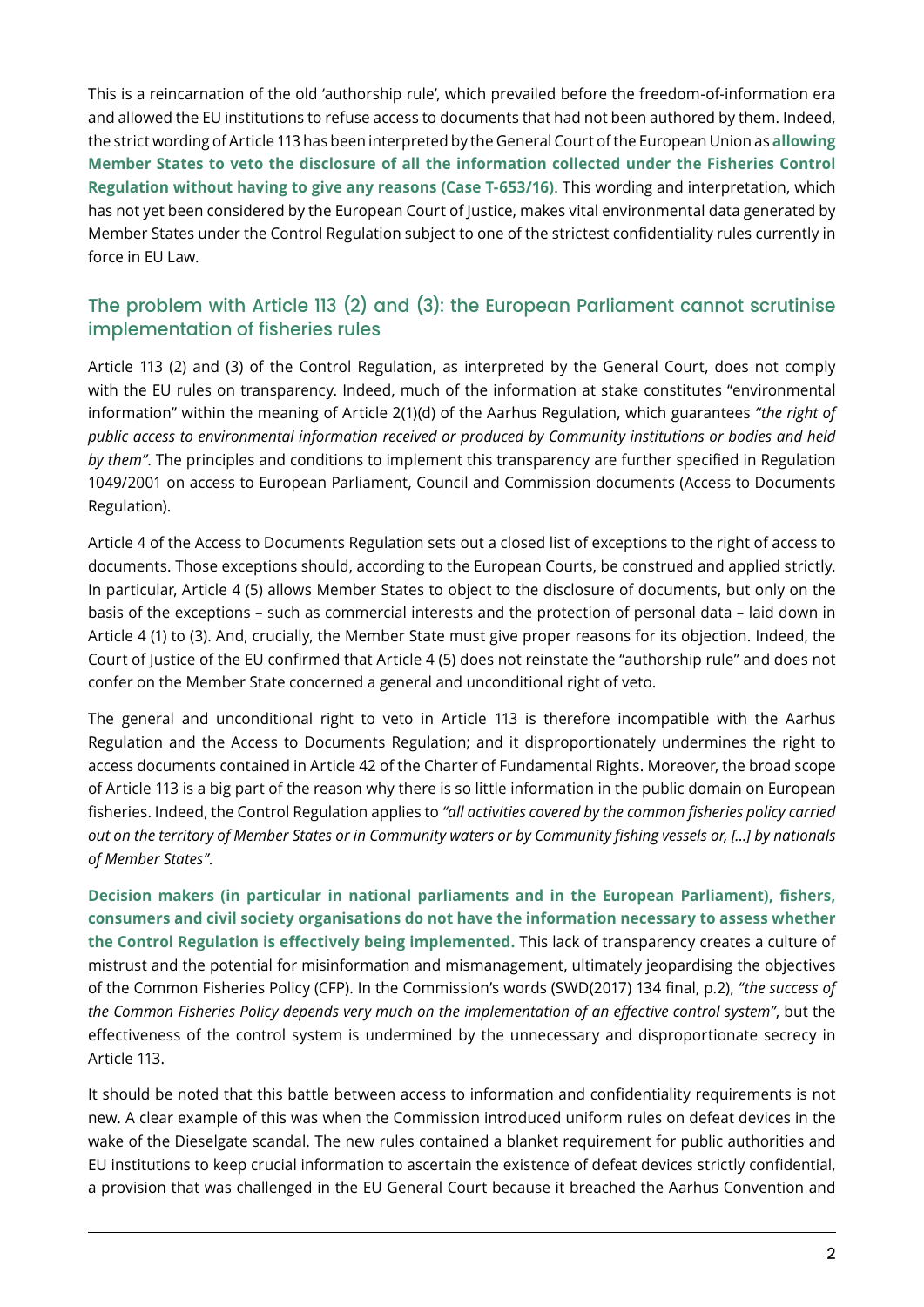the public's right to access information on emissions (case T-667/17). The Commission therefore withdrew the provision.

#### The solution: amending Article 113 to bring it in line with EU rules on access to documents and environmental information

We call on Members of the European Parliament and the Council to seize the opportunity of the revision of the Control Regulation to amend Article 113. This is their chance to ensure environmental accountability by bringing EU fisheries in line with EU transparency rules.

We are advocating for an approach that balances competing needs, not for unfettered public access to data. Disclosure of certain data may undermine commercial interests or indeed any other justified interests. **We therefore propose to use the EU's existing world-class transparency frameworks to ensure an appropriate balance between the public interest in disclosure of fisheries data and the private and public interest in secrecy.**

The proposed amendments set out below ensure that the EU rules on access to documents and environmental information regulate public access to data collected under the Fisheries Control Regulation.

|    | <b>Current Article 113</b>                                                                                                                                                                                                                                                                                                                                                              |    | <b>Proposal for amending Article 113</b>                                                                                                                                                                                                                                                                                                                                                                                |
|----|-----------------------------------------------------------------------------------------------------------------------------------------------------------------------------------------------------------------------------------------------------------------------------------------------------------------------------------------------------------------------------------------|----|-------------------------------------------------------------------------------------------------------------------------------------------------------------------------------------------------------------------------------------------------------------------------------------------------------------------------------------------------------------------------------------------------------------------------|
| 1. | Member States and the Commission shall take all<br>necessary steps to ensure that the data collected and<br>received within the framework of this Regulation shall<br>be treated in accordance with applicable rules on<br>professional and commercial secrecy of data.                                                                                                                 | 1. | Member States and the Commission shall take all<br>necessary steps to ensure that the data collected and<br>received within the framework of this Regulation shall<br>be treated in accordance with applicable rules on<br>professional and commercial secrecy of data.                                                                                                                                                 |
| 2. | The data exchanged between Member States and the<br>Commission shall not be transmitted to persons other<br>than those in Member States or Community institutions<br>whose functions require them to have such access<br>unless the Member States transmitting the data give<br>their express consent.                                                                                  | 2. | The data exchanged between Member States and the<br>Commission shall not may be transmitted to persons<br>other than those in Member States or Community<br>institutions whose functions require them to have such<br>access unless the Member States transmitting the data<br>give their express consent provide a reasoned refusal<br>to disclose the data.                                                           |
| 3. | The data referred to in paragraph I shall not be used<br>for any purpose other than that provided for in this<br>Regulation unless the authorities providing the data<br>give their express consent for the use of the data for<br>other purposes and on condition that the provisions in<br>force in the Member State of the authority receiving the<br>data do not prohibit such use. | 3. | The data referred to in paragraph 1 shall not may be<br>used for any a purpose other than that provided for in<br>this Regulation unless the authorities providing the data<br>provide a reasoned refusal for it to be so used and give<br>their express consent for the use of the data for other<br>purposes and on condition that the provisions in force<br>in the Member State of the authority receiving the data |
| 4. | Data communicated in the framework of this Regulation<br>to persons working for competent authorities, courts,<br>other public authorities and the Commission or the<br>body designated by it, the disclosure of which would<br>undermine:<br>(a) the protection of the privacy and the integrity of the<br>individual, in accordance with Community legislation                        | 4. | do not prohibit such use.<br>Data communicated in the framework of this Regulation<br>to persons working for competent authorities, courts,<br>other public authorities and the Commission or the<br>body designated by it, the disclosure of which would<br>undermine:                                                                                                                                                 |
|    | regarding the protection of personal data;<br>(b) the commercial interests of a natural or legal person,<br>including intellectual property;                                                                                                                                                                                                                                            |    | (a) the protection of the privacy and the integrity of the<br>individual, in accordance with Community legislation<br>regarding the protection of personal data;<br>(b) the commercial interests of a natural or legal person,                                                                                                                                                                                          |
|    | (c) court proceedings and legal advice; or<br>(d) the scope of inspections or investigations;                                                                                                                                                                                                                                                                                           |    | including intellectual property;                                                                                                                                                                                                                                                                                                                                                                                        |
|    |                                                                                                                                                                                                                                                                                                                                                                                         |    | (c) court proceedings and legal advice; or                                                                                                                                                                                                                                                                                                                                                                              |
|    | shall be subject to applicable rules on confidentiality.                                                                                                                                                                                                                                                                                                                                |    | (d) the scope of inspections or investigations;                                                                                                                                                                                                                                                                                                                                                                         |